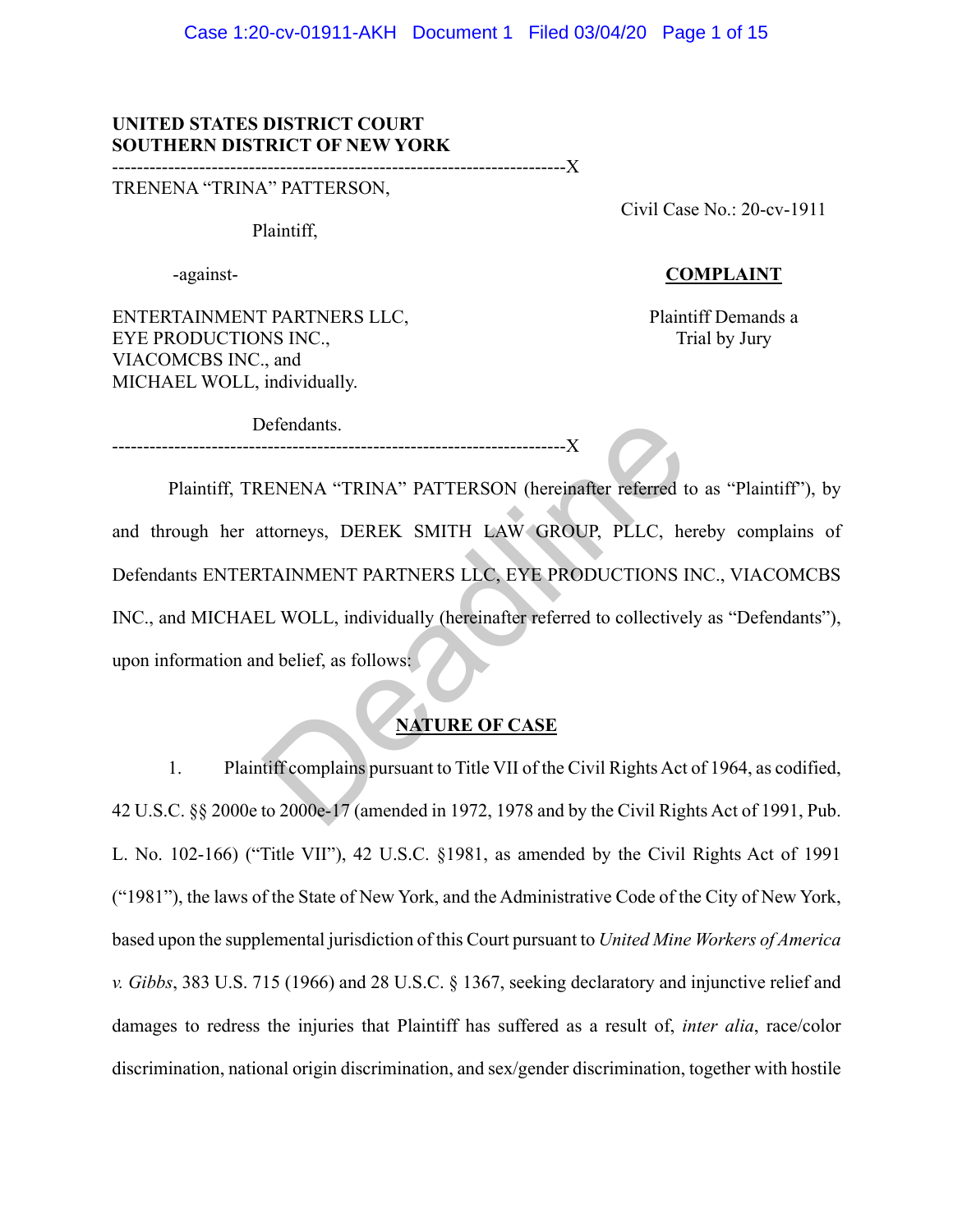work environment, retaliation, and unlawful termination by her employer.

## **JURISDICTION AND VENUE**

2. Jurisdiction of this action is conferred upon this Court as this case involves a Federal Question under Title VII and 42 U.S.C. §1981. The Court also has jurisdiction pursuant to 29 U.S.C. §2617, 28 U.S.C. §1331, §1343 and pendent jurisdiction thereto.

3. Additionally, this Court has supplemental jurisdiction under the State law causes of action asserted in this action.

4. On or about October 30, 2019, Plaintiff submitted a complaint with the U.S. Equal Employment Opportunity Commission ("EEOC").

5. On or about December 14, 2019, Plaintiff received a Right to Sue Letter from the EEOC.

6. Plaintiff satisfied all administrative prerequisites and is filing this case within ninety (90) days of receiving the Right to Sue Letter.

7. Venue is proper in that the events arose in New York County within the Southern District of New York. r about October 30, 2019, Plaintiff submitted a complaint<br>tunity Commission ("EEOC").<br>T about December 14, 2019, Plaintiff received a Right to<br>tiff satisfied all administrative prerequisites and is filing th<br>ng the Right t

### **PARTIES**

8. Plaintiff is an individual, African-American female who is a resident of the State of New Jersey, Township of West Orange.

9. At all times material, Defendant ENTERTAINMENT PARTNERS LLC (hereinafter referred to as "EP") is a foreign business corporation duly existing by the virtue and laws of the State of Delaware that does business in the State of New York.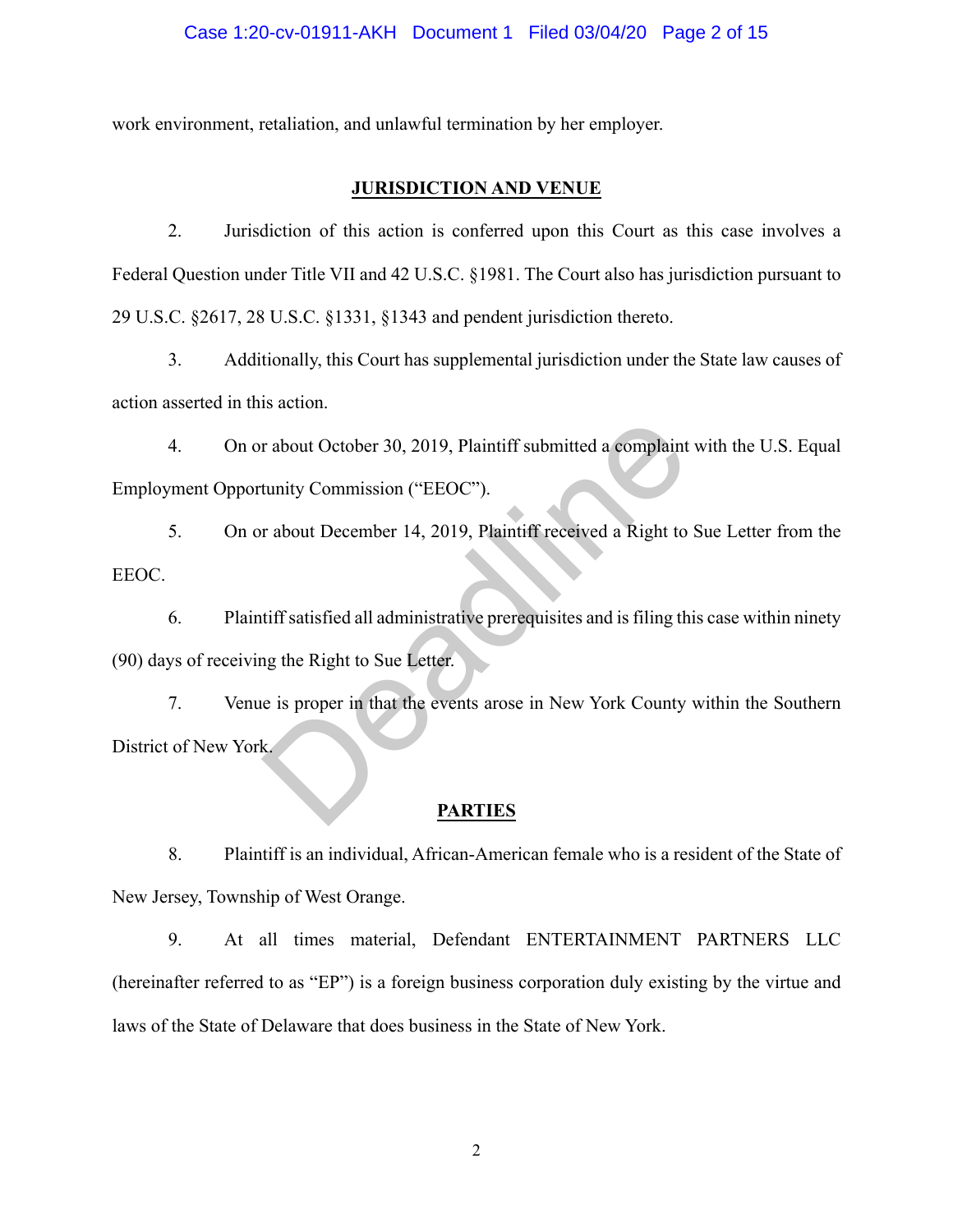### Case 1:20-cv-01911-AKH Document 1 Filed 03/04/20 Page 3 of 15

10. At all times material, Defendant EP owns and operates a global entertainment company based in New York City.

11. At all times material, Defendant EYE PRODUCTIONS INC. (hereinafter referred to as "EYE") is a foreign business corporation duly existing by the virtue and laws of the State of Delaware that does business in the State of New York.

12. At all times material, Defendant EYE owns and operates a television production company based in California, which does business globally.

13. At all times material, Defendant VIACOMCBS INC. (hereinafter referred to as "CBS") is a foreign business corporation duly existing by the virtue and laws of the State of Delaware that does business in the State of New York. Il times material, Defendant VIACOMCBS INC. (herein<br>
1 business corporation duly existing by the virtue and I<br>
business in the State of New York.<br>
1 times material, Defendant CBS owns and operates a tele<br>
usiness globally.

14. At all times material, Defendant CBS owns and operates a television broadcasting company that does business globally.

15. At all times material, Defendants EP, EYE, and CBS (hereinafter collectively referred to as "Defendants") were joint employers of Plaintiff.

16. At all times material, Defendant MICHAEL WOLL (hereinafter referred to as "WOLL"), is an individual Caucasian male who is a resident of the State of New Jersey.

17. At all times material, Defendants employed WOLL as a Costume Designer on set for the popular American television show, "Blue Bloods."

18. At all times material, Defendant WOLL held supervisory authority over Plaintiff, controlling many tangible aspects of Plaintiff's job duties, including the power to hire and fire Plaintiff.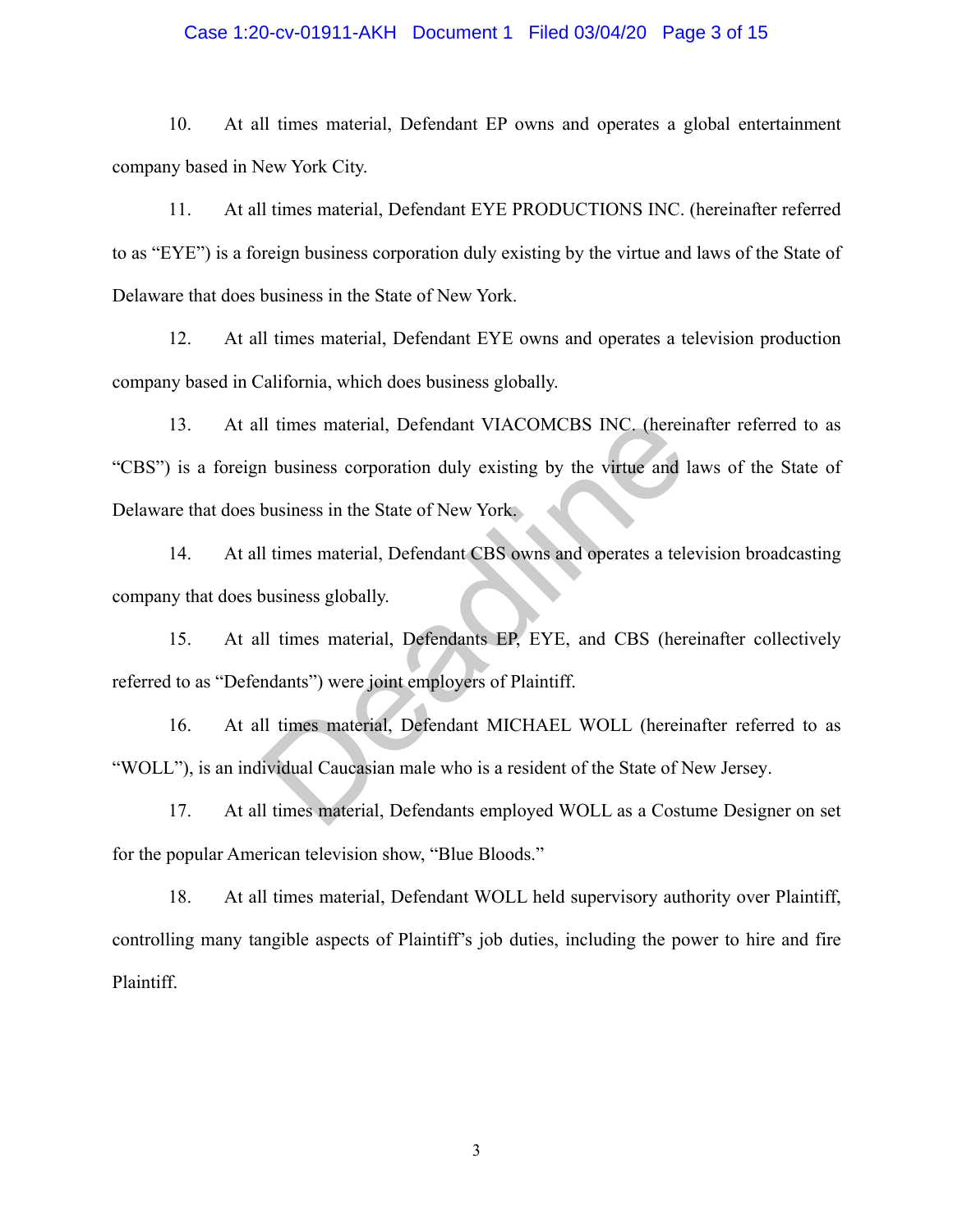#### **STATEMENT OF FACTS**

19. In or around August 2014, Defendants hired Plaintiff as a part-time Set Costumer on the set of the television show, "Blue Bloods."

20. In or around July 2018, Defendants promoted Plaintiff to a full-time position.

21. In or around July 2018, Defendant WOLL was promoted from Head Supervisor to Costume Designer. In this role, WOLL became Plaintiff's direct supervisor.

22. Around this same time, WOLL began making racially discriminatory comments towards Plaintiff.

23. By way of example only, subjected Plaintiff to racially biased stereotypes by frequently stating to Plaintiff: "**black people can't swim**" and "**black people don't climb on ladders**." way of example only, subjected Plaintiff to racially bia<br>
Dependence Plaintiff is "black people can't swim" and "black people<br>
tionally, WOLL made comments about Plaintiff having m<br>
comments about Plaintiff's "wide hips" a

24. Additionally, WOLL made comments about Plaintiff having more than one "**baby daddy**," along with comments about Plaintiff's "**wide hips**" and "**big butt**," again referring to a discriminatory stereotype about African-Americans.

25. On countless occasions, WOLL also referred to Plaintiff's headscarf as a "**du-rag**," blatantly discriminating against Plaintiff's African American hair.

26. Moreover, WOLL called Plaintiff other racially-motivated epithets such as: "**idiot**," "**lazy**" and "**incompetent**" on a weekly basis.

27. Additionally, Plaintiff was also informed by a co-worker that WOLL had made discriminatory comments upon Plaintiff's date of hire. Specifically, WOLL stated: "**Why would you hire that little black girl? She looks like a hot ghetto mess**."

28. Defendants discriminated against Plaintiff on the basis of her race/color and national origin.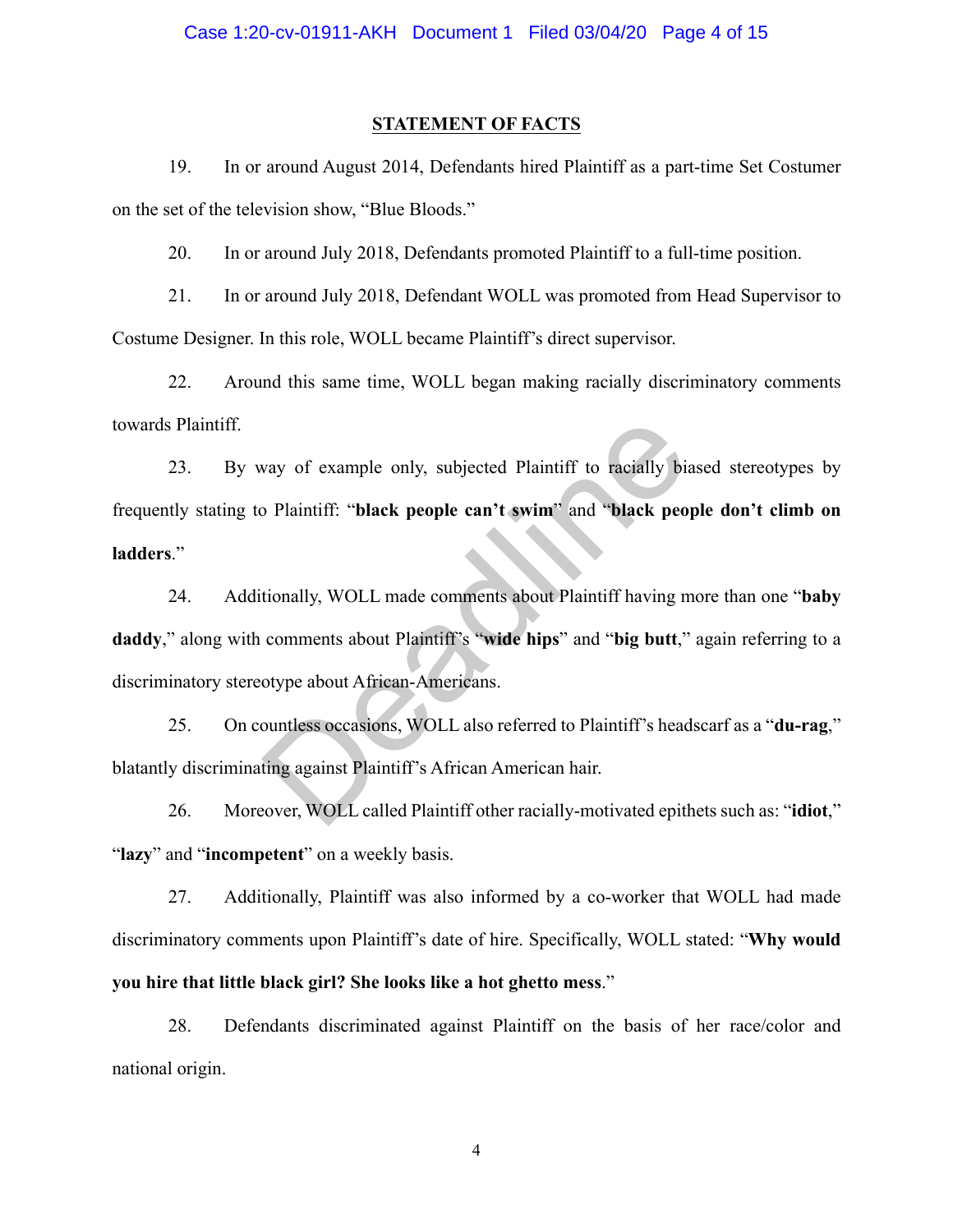### Case 1:20-cv-01911-AKH Document 1 Filed 03/04/20 Page 5 of 15

29. Defendants subjected Plaintiff to a hostile work environment based on her race/color and national origin which was sufficiently severe and/or pervasive so as to unreasonably interfere with the workplace environment.

30. As a result of WOLL's unyielding discrimination and harassment, Plaintiff often left the set crying.

31. WOLL further discriminated against Plaintiff on the basis of her sex/gender.

32. By way of example only, on or about August 13, 2019, WOLL yelled at Plaintiff for speaking with a male co-worker and told her to "**stop being such a slut**."

33. Later that same day, after noticing that Plaintiff was crying, WOLL stated "**There's not enough milk in my titties to feed you**," insinuating that Plaintiff was acting like an infant because Plaintiff was crying in response to WOLL's discriminatory comments. male co-worker and told her to "**stop being such a slut**."<br>
that same day, after noticing that Plaintiff was crying, W<br> **n my titties to feed you**," insinuating that Plaintiff was a<br>
serving in response to WOLL's discrimin

34. In addition to the discriminatory comments and treatment that WOLL subjected Plaintiff to, WOLL also instructed Plaintiff to perform menial personal tasks that were not related to her job duties, such as driving WOLL's husband and niece around New York City.

35. WOLL treated Plaintiff less well than her Caucasian male counterparts, who were not subjected to discriminatory comments and/or instructed to perform menial tasks.

36. On or about August 26, 2019, Plaintiff complained to her supervisor, YLEANA NUNEZ (hereinafter referred to as "NUNEZ") regarding the discriminatory comments to which WOLL had subjected Plaintiff.

37. On this same day, Plaintiff also called her Union to file a discrimination complaint against WOLL.

38. On or about August 28, 2019, merely two (2) days after Plaintiff complained to about the discrimination and hostile work environment to which she was subjected to, WOLL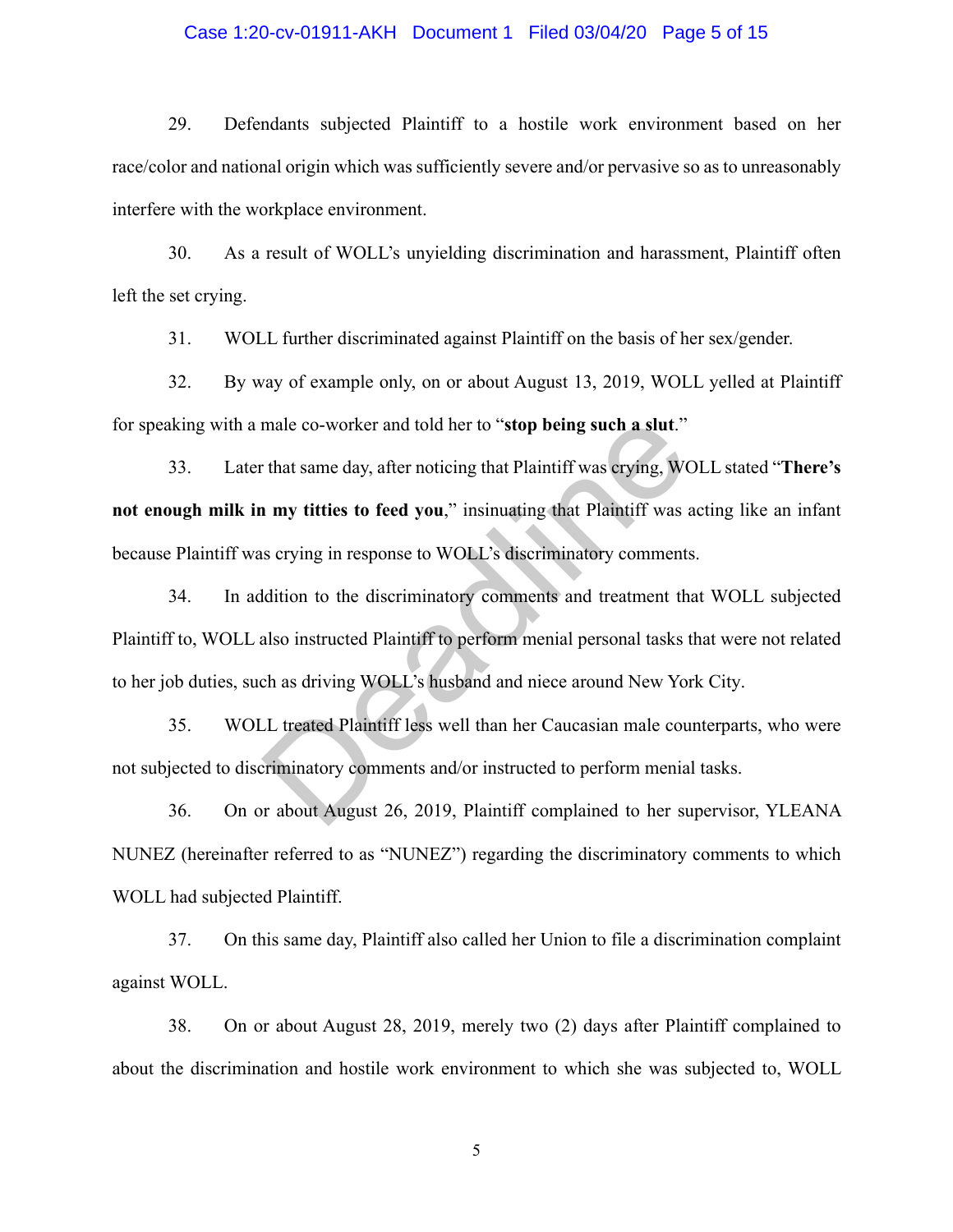### Case 1:20-cv-01911-AKH Document 1 Filed 03/04/20 Page 6 of 15

summarily demoted Plaintiff and simultaneously cut her days from 5 days per week to 1 day per week, pretextually citing "performance issues" as a justification for the demotion.

39. Notably, prior to Plaintiff's complaint of discrimination and hostile work environment, Plaintiff was regularly working 50-60 hours for Defendants on a weekly basis.

40. Furthermore, at all times material, Plaintiff had never been disciplined for issues related to her job performance *prior* to complaining about workplace discrimination and harassment.

41. Defendants retaliated against Plaintiff for engaging in protected activity by complaining about the discrimination and hostile work environment to which WOLL subjected Plaintiff.

42. In a further and final act of retaliation, on or about September 12, 2019, Defendant summarily terminated Plaintiff's employment, again pretextually citing "performance issues."

43. Defendants' discriminated against Plaintiff on the basis of her race/color, national origin and sex/gender, failed to properly investigate Plaintiff's discrimination complaint(s), retaliated against Plaintiff for engaging in protected activity, and unlawfully terminated Plaintiff. ndants retaliated against Plaintiff for engaging in pr<br>the discrimination and hostile work environment to which<br>further and final act of retaliation, on or about September<br>ed Plaintiff's employment, again pretextually citi

44. Plaintiff claims a continuous practice of discrimination and claims a continuing violation and makes all claims herein under the continuing violations doctrine.

45. Plaintiff hereby requests reinstatement.

46. As a result of Defendants' actions, Plaintiff felt extremely humiliated, degraded, victimized, embarrassed, and severely emotionally distressed.

47. As a result of Defendants' discriminatory and intolerable treatment, Plaintiff suffered and continues to suffer severe emotional distress and physical ailments.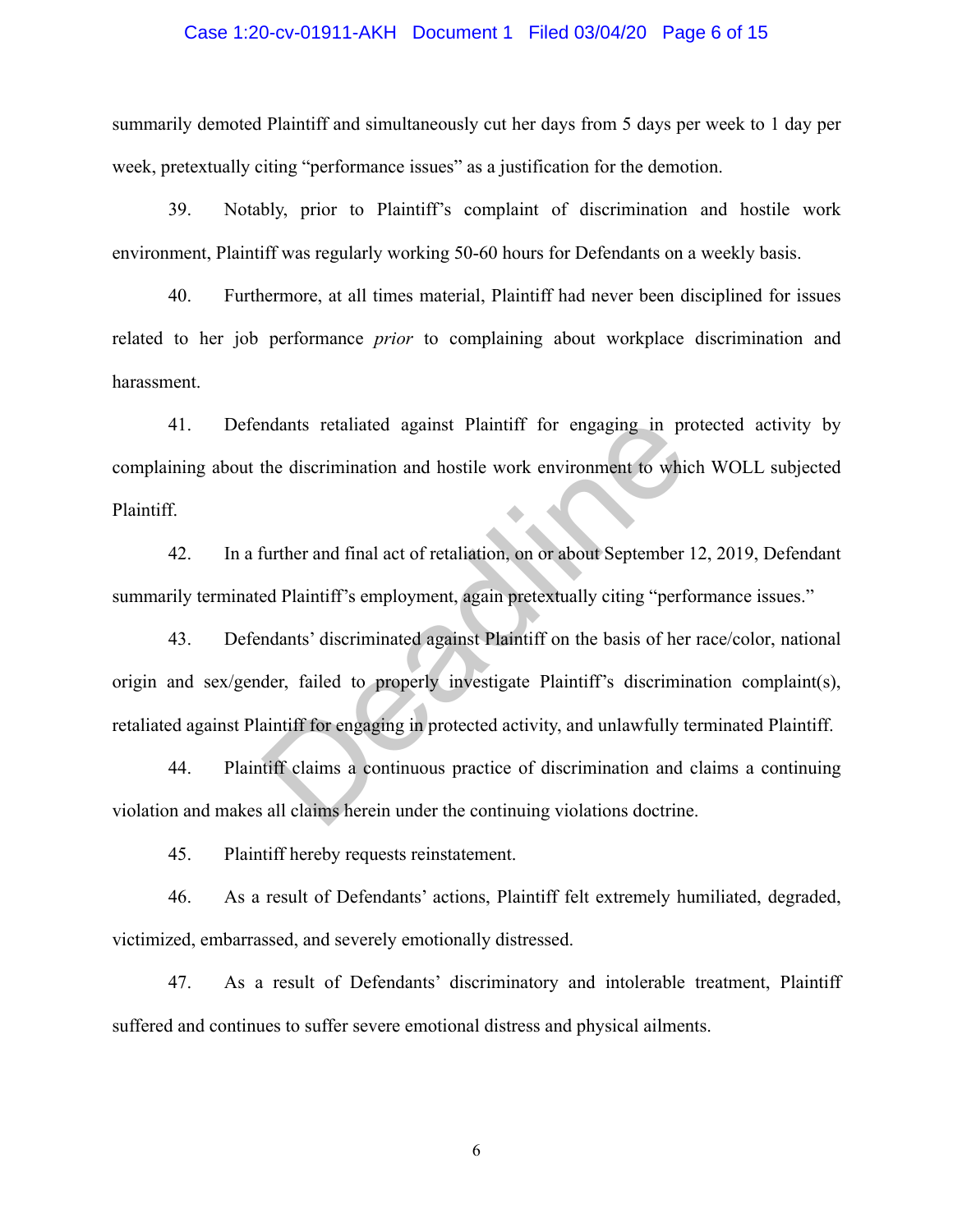## Case 1:20-cv-01911-AKH Document 1 Filed 03/04/20 Page 7 of 15

48. As a result of the acts and conduct complained of herein, Plaintiff has suffered and will continue to suffer the loss of income, the loss of salary, bonuses, benefits and other compensation which such employment entails. Plaintiff also suffered future pecuniary losses, emotional pain, humiliation, suffering, inconvenience, loss of enjoyment of life, and other nonpecuniary losses. Plaintiff has further experienced severe emotional distress.

49. As Defendants' conduct has been malicious, willful, outrageous, and conducted with full knowledge of the law, Plaintiff demands punitive damages against Defendants.

50. The above are just some examples of the unlawful discrimination to which Defendants subjected Plaintiff.

### **AS A FIRST CAUSE OF ACTION FOR DISCRIMINATION UNDER TITLE VII (AGAINST CORPORATE DEFENDANTS)**

51. Plaintiff repeats, reiterates and realleges each and every allegation made in the above paragraphs of this Complaint as if more fully set forth herein at length.

52. Title VII of the Civil Rights Act of 1964, as amended, 42 U.S.C. §2000e-2(a) [Section 703] provides that it shall be an unlawful employment practice for an employer: "(1) to fail or refuse to hire or to discharge any individual, or otherwise to discriminate against any individual with respect to his compensation, terms, conditions, or privileges of employment, because of such individual's race, color, religion, sex, or national origin; . . ." above are just some examples of the unlawful discripted Plaintiff.<br>
AS A FIRST CAUSE OF ACTION<br>
FOR DISCRIMINATION UNDER<br>
(AGAINST CORPORATE DEFENDANTS)<br>
tiff repeats, reiterates and realleges each and every alle<br>
this Com

53. Defendants engaged in unlawful employment practices prohibited by 42 U.S.C. §2000e et seq., by subjecting Plaintiff to discrimination on the basis of her race, color, national origin, and sex/gender, together with causing a hostile work environment based on the same.

54. Defendants violated the above and Plaintiff suffered numerous damages as a result.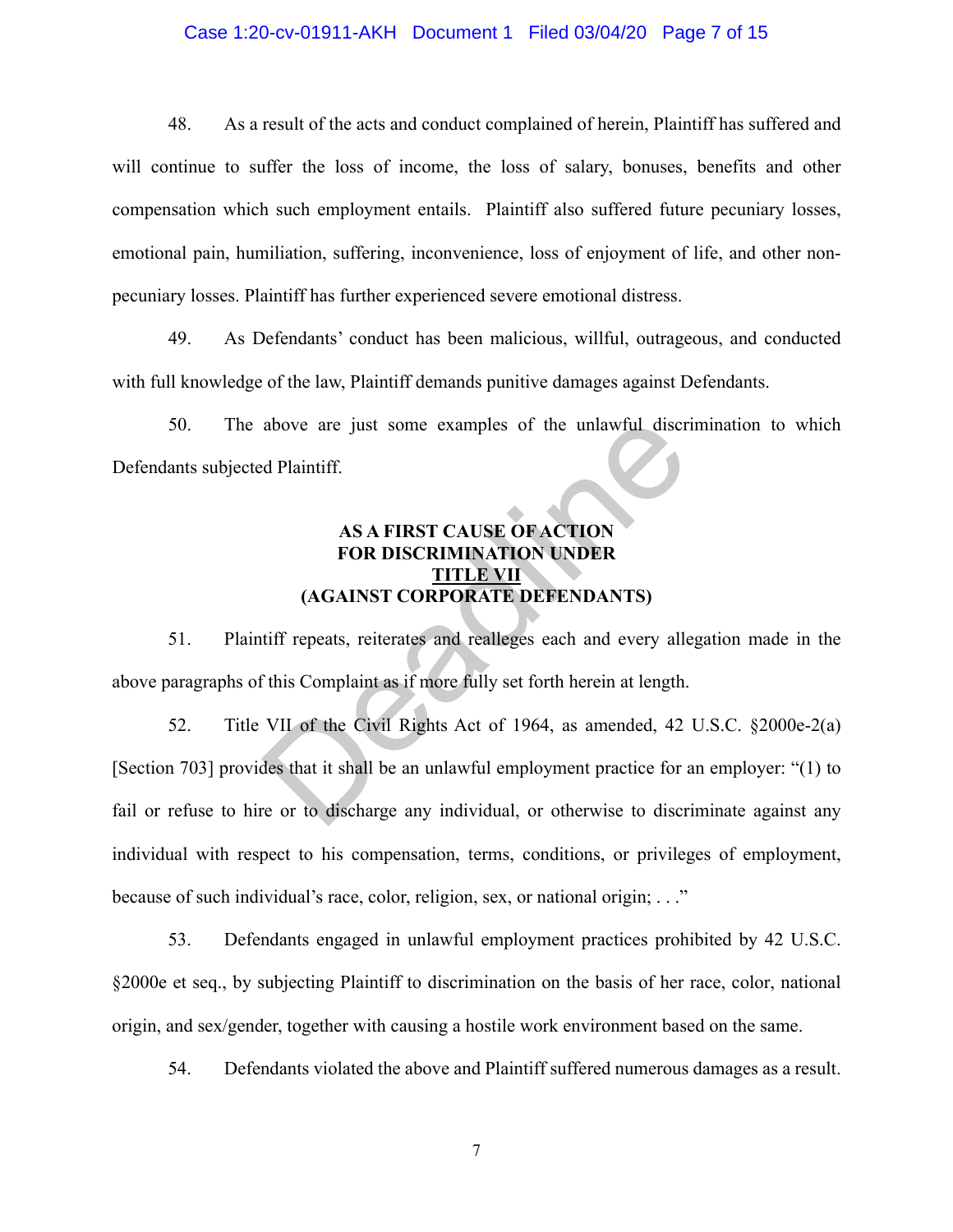### **AS A SECOND CAUSE OF ACTION FOR RETALIATION UNDER TITLE VII (AGAINST CORPORATE DEFENDANTS)**

55. Plaintiff repeats, reiterates and realleges each and every allegation made in the above paragraphs of this Complaint as if more fully set forth herein at length.

56. Title VII of the Civil Rights Act of 1964, as amended, 42 U.S.C. §2000e-3(a)

provides that it shall be unlawful employment practice for an employer: "(1) to . . . discriminate against any of his employees . . . because [s]he has opposed any practice made an unlawful employment practice by this subchapter, or because [s]he has made a charge, testified, assisted or participated in any manner in an investigation, proceeding, or hearing under this subchapter."

57. Defendants engaged in unlawful employment practice prohibited by 42 U.S.C. §2000e et seq., by retaliating against Plaintiff with respect to the terms, conditions or privileges of employment because of her opposition to the unlawful employment practices of Defendant. e by this subchapter, or because [s]he has made a charge,<br>
manner in an investigation, proceeding, or hearing under the<br>
manner in an investigation, proceeding, or hearing under the<br>
manner in an investigation, proceeding,

58. Defendants violated the above and Plaintiff suffered numerous damages as a result.

## **AS A THIRD CAUSE OF ACTION UNDER FEDERAL LAW 42 U.S.C. SECTION 1981 (AGAINST ALL DEFENDANTS)**

59. Plaintiff repeats, reiterates and realleges each and every allegation made in the above paragraphs of this Complaint as if more fully set forth herein at length.

60. 42 U.S.C.A. Section 1981 states in relevant part as follows: "Statement of equal rights. All persons within the jurisdiction of the United States shall have the same right in every State and Territory to make and enforce contracts, to sue, be parties, give evidence, and to the full and equal benefit of all laws and proceedings for the security of persons and property as is enjoyed by white citizens, and shall be subject to like punishment, pains, penalties, taxes, licenses, and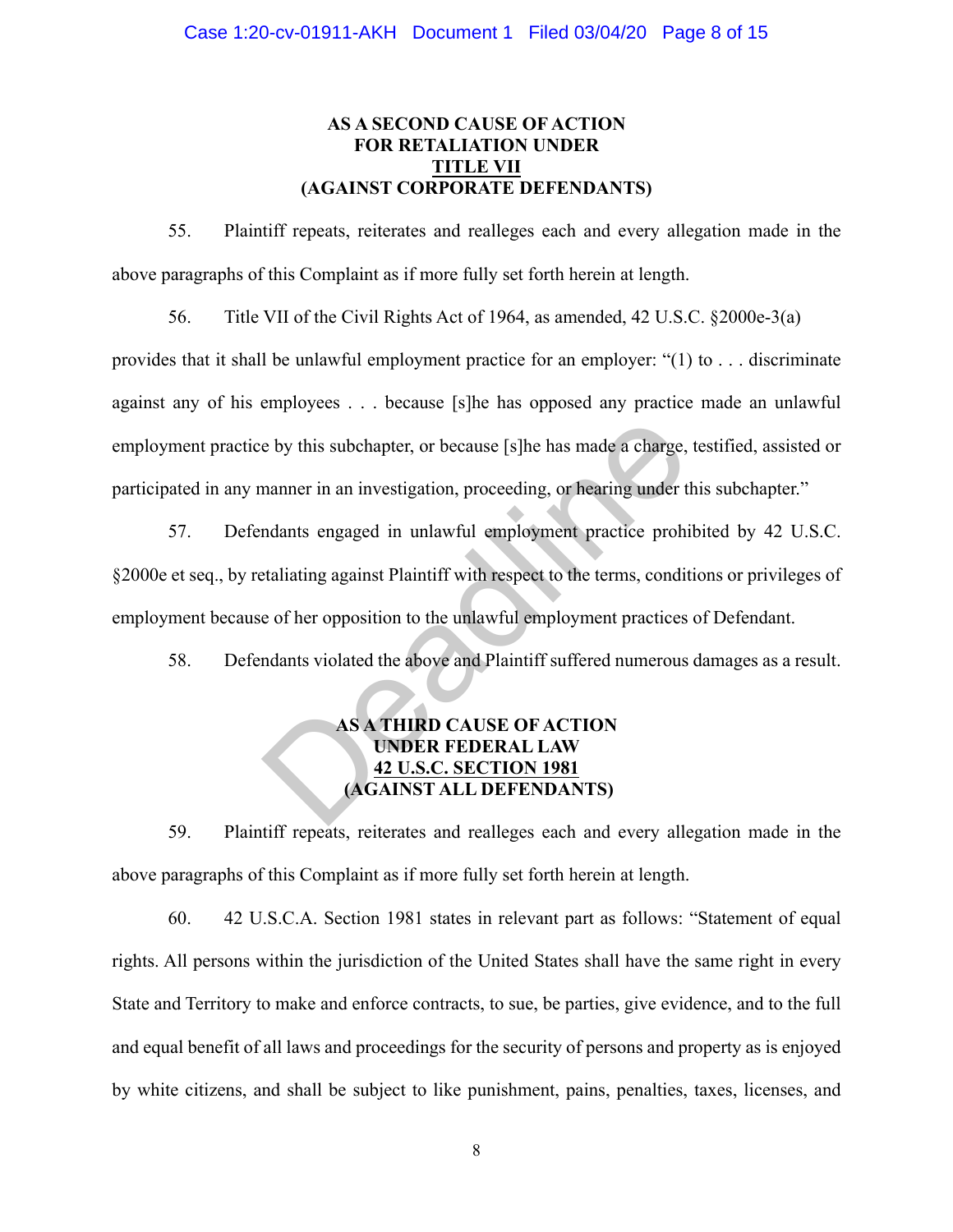### Case 1:20-cv-01911-AKH Document 1 Filed 03/04/20 Page 9 of 15

exactions of every kind, and to no other. (b) "Make and enforce contracts" defined "For purposes of this section, the term "make and enforce contracts" includes the making, performance, modification, and termination of contracts, and the enjoyment of all benefits, privileges, terms, and conditions of the contractual relationship." 42 U.S.C. §1981.

61. Defendants discriminated against Plaintiff, as a member of the African American race, in violation of the rights afforded to her by 42 U.S.C. §1981.

62. By the conduct described above, Defendants intentionally deprived Plaintiff of the same rights as are enjoyed by white citizens, to the creation, performance, enjoyment, and all benefits and privileges of her contractual relationship with Defendants, in violation of 42 U.S.C. §1981.

63. As a result of Defendants' discrimination in violation of Section 1981, as a member of the African American race, Plaintiff has been denied the enjoyment of all benefits, privileges, terms, and conditions of her contractual relationship which provided substantial compensation and benefits, thereby entitling her to injunctive and equitable monetary relief; and having suffered such anguish, humiliation, distress, inconvenience and loss of enjoyment of life because of Defendant's actions, thereby entitling Plaintiff to compensatory damages. enjoyed by white citizens, to the creation, performance, ees of her contractual relationship with Defendants, in violentless of her contractual relationship with Defendants, in violentless result of Defendants' discriminat

64. As alleged above, Defendants acted with malice or reckless indifference to the rights of the Plaintiff, thereby entitling Plaintiff to an award of punitive damages.

65. Defendants violated the above and Plaintiff suffered numerous damages as a result.

## **AS A THIRD CAUSE OF ACTION FOR DISCRIMINATION UNDER NEW YORK STATE LAW (AGAINST ALL DEFENDANTS)**

66. Plaintiff repeats, reiterates and realleges each and every allegation made in the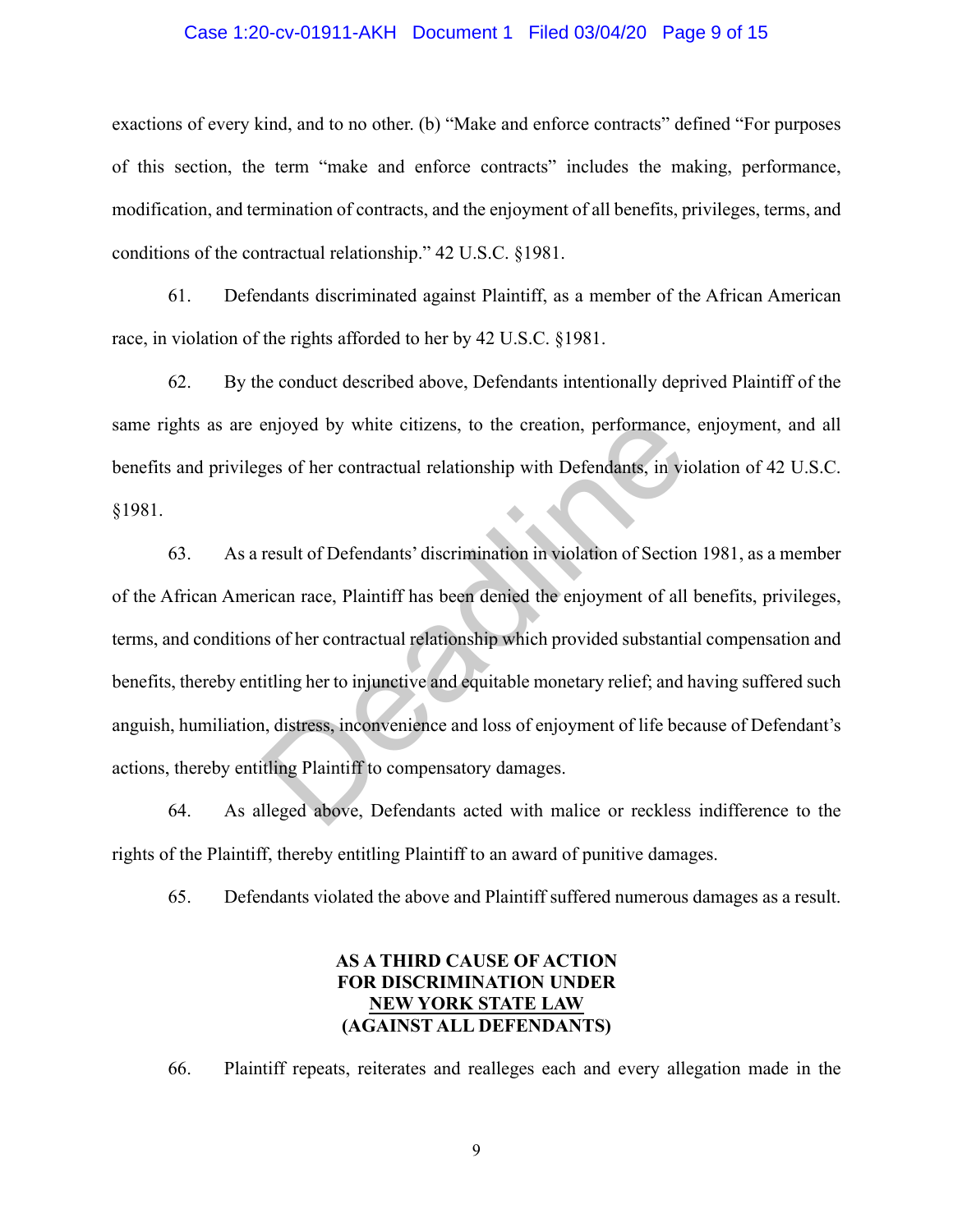### Case 1:20-cv-01911-AKH Document 1 Filed 03/04/20 Page 10 of 15

above paragraphs of this Complaint as if more fully set forth herein at length.

67. New York State Executive Law § 296 provides that, "1. It shall be an unlawful discriminatory practice: (a) For an employer or licensing agency, because of the age, race, creed, color, national origin, sex, or disability, or marital status of any individual, to refuse to hire or employ or to bar or to discharge from employment such individual or to discriminate against such individual in compensation or in terms, conditions or privileges of employment."

68. Defendants violated the section cited herein by discharging, creating and maintaining discriminatory working conditions, and otherwise discriminating against the Plaintiff because of her race/color, national origin, and sex/gender. inatory working conditions, and otherwise discriminating<br>color, national origin, and sex/gender.<br>tiff hereby makes a claim against Defendants under a<br>York State Executive Law Section 296.<br>ndants violated the above and Plai

69. Plaintiff hereby makes a claim against Defendants under all of the applicable paragraphs of New York State Executive Law Section 296.

70. Defendants violated the above and Plaintiff suffered numerous damages as a result.

## **AS A FOURTH CAUSE OF ACTION FOR RETALIATION UNDER NEW YORK STATE LAW (AGAINST ALL DEFENDANTS)**

71. Plaintiff repeats, reiterates and realleges each and every allegation made in the above paragraphs of this Complaint as if more fully set forth herein at length.

72. New York State Executive Law § 296(7) provides that it shall be an unlawful discriminatory practice: "For any person engaged in any activity to which this section applies to retaliate or discriminate against any person because he has opposed any practices forbidden under this article."

73. Defendants engaged in an unlawful discriminatory practice by retaliating against Plaintiff with respect to the terms, conditions or privileges of her employment because of her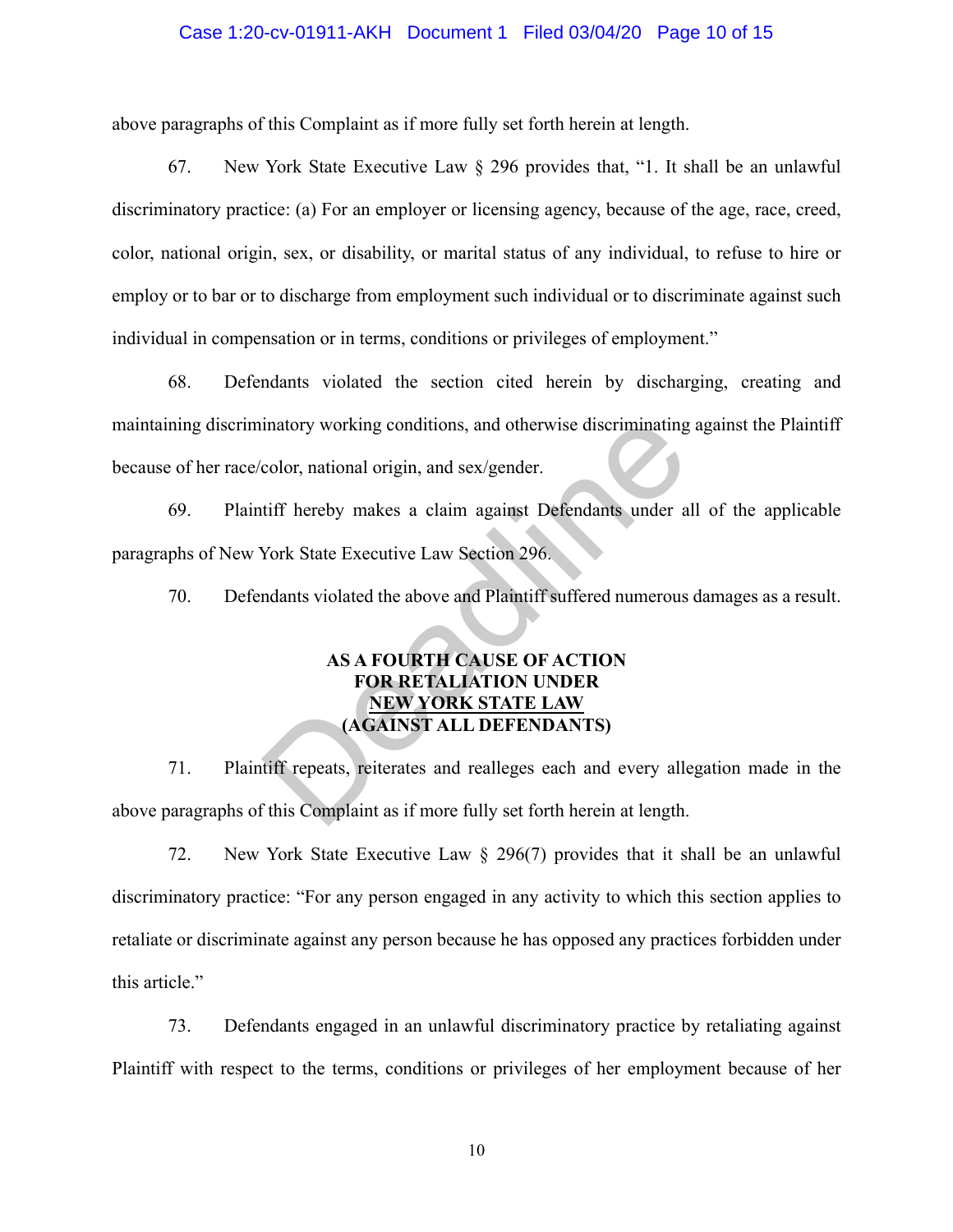### Case 1:20-cv-01911-AKH Document 1 Filed 03/04/20 Page 11 of 15

opposition to the unlawful employment practices of Defendant.

74. Defendants violated the above and Plaintiff suffered numerous damages as a result.

### **AS A FIFTH CAUSE OF ACTION UNDER NEW YORK STATE LAW AIDING AND ABETTING (AGAINST ALL DEFENDANTS**

75. Plaintiff repeats, reiterates and realleges each and every allegation made in the above paragraphs of this Complaint as if more fully set forth herein at length.

- 76. New York State Executive Law §296(6) further provides that "It shall be an unlawful discriminatory practice for any person to aid, abet, abet, incite, compel or coerce the doing of any of the acts forbidden under this article, or to attempt to do so." York State Executive Law §296(6) further provides to<br>tory practice for any person to aid, abet, abet, incite, co<br>acts forbidden under this article, or to attempt to do so."<br>ndants engaged in an unlawful discriminatory prac
- 77. Defendants engaged in an unlawful discriminatory practice by aiding, abetting, compelling and/or coercing the discriminatory behavior as stated herein.

78. Defendants violated the above and Plaintiff suffered numerous damages as a result.

## **AS A SIXTH CAUSE OF ACTION FOR DISCRIMINATION UNDER THE NEW YORK CITY ADMINISTRATIVE CODE (AGAINST ALL DEFENDANTS)**

79. Plaintiff repeats and realleges each and every allegation made in the above paragraphs of this complaint.

80. The Administrative Code of City of NY § 8-107 [1] provides that "It shall be an unlawful discriminatory practice: "(a) For an employer or an employee or agent thereof, because of the actual or perceived age, race, creed, color, national origin, gender, disability, marital status, sexual orientation or alienate or citizenship status of any person, to refuse to hire or employ or to bar or to discharge from employment such person or to discriminate against such person in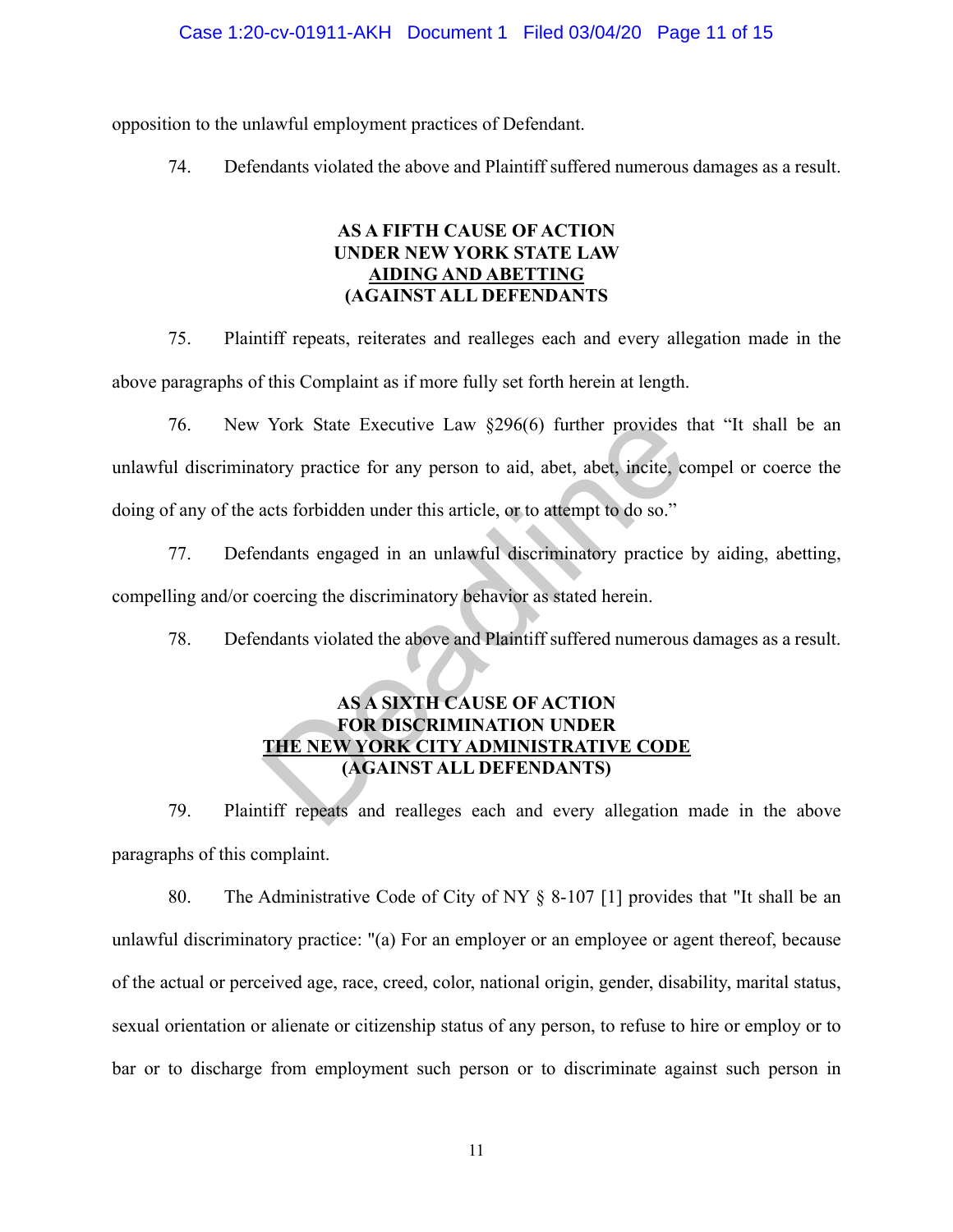### Case 1:20-cv-01911-AKH Document 1 Filed 03/04/20 Page 12 of 15

compensation or in terms, conditions or privileges of employment."

81. Defendants engaged in an unlawful discriminatory practice in violation of New York City Administrative Code Title 8, by creating and maintaining discriminatory working conditions and a hostile work environment, and otherwise discriminating against the Plaintiff because of Plaintiff's race, color, national origin, and sex/gender.

82. Plaintiff hereby makes a claim against Defendants under all of the applicable paragraphs of New York City Administrative Code Title 8.

## **AS A SEVENTH CAUSE OF ACTION FOR RETALIATION UNDER THE NEW YORK CITY ADMINISTRATIVE CODE (AGAINST ALL DEFENDANTS)**

83. Plaintiff repeats and realleges each and every allegation made in the above paragraphs of this complaint.

84. The New York City Administrative Code Tide 8, §8-107(1)(e) provides that it shall be unlawful discriminatory practice: "For an employer . . , to discharge . . . or otherwise discriminate against any person because such person has opposed any practices forbidden under this chapter. . . " AS A SEVENTH CAUSE OF ACTION<br>
FOR RETALIATION UNDER<br>
THE NEW YORK CITY ADMINISTRATIVE CODE<br>
(AGAINST ALL DEFENDANTS)<br>
tiff repeats and realleges each and every allegation<br>
omplaint.<br>
New York City Administrative Code Tide

85. Defendants engaged in an unlawful discriminatory practice in violation of New York City Administrative Code Tide 8, §8-107(1)(e) by discriminating against the Plaintiff because of Plaintiff's opposition to the unlawful employment practices of Plaintiff's employer.

## **AS AN EIGHTH CAUSE OF ACTION FOR AIDING AND ABETTING UNDER THE NEW YORK CITY ADMINISTRATIVE CODE (AGAINST ALL DEFENDANTS)**

86. Plaintiff repeats and realleges each and every allegation made in the above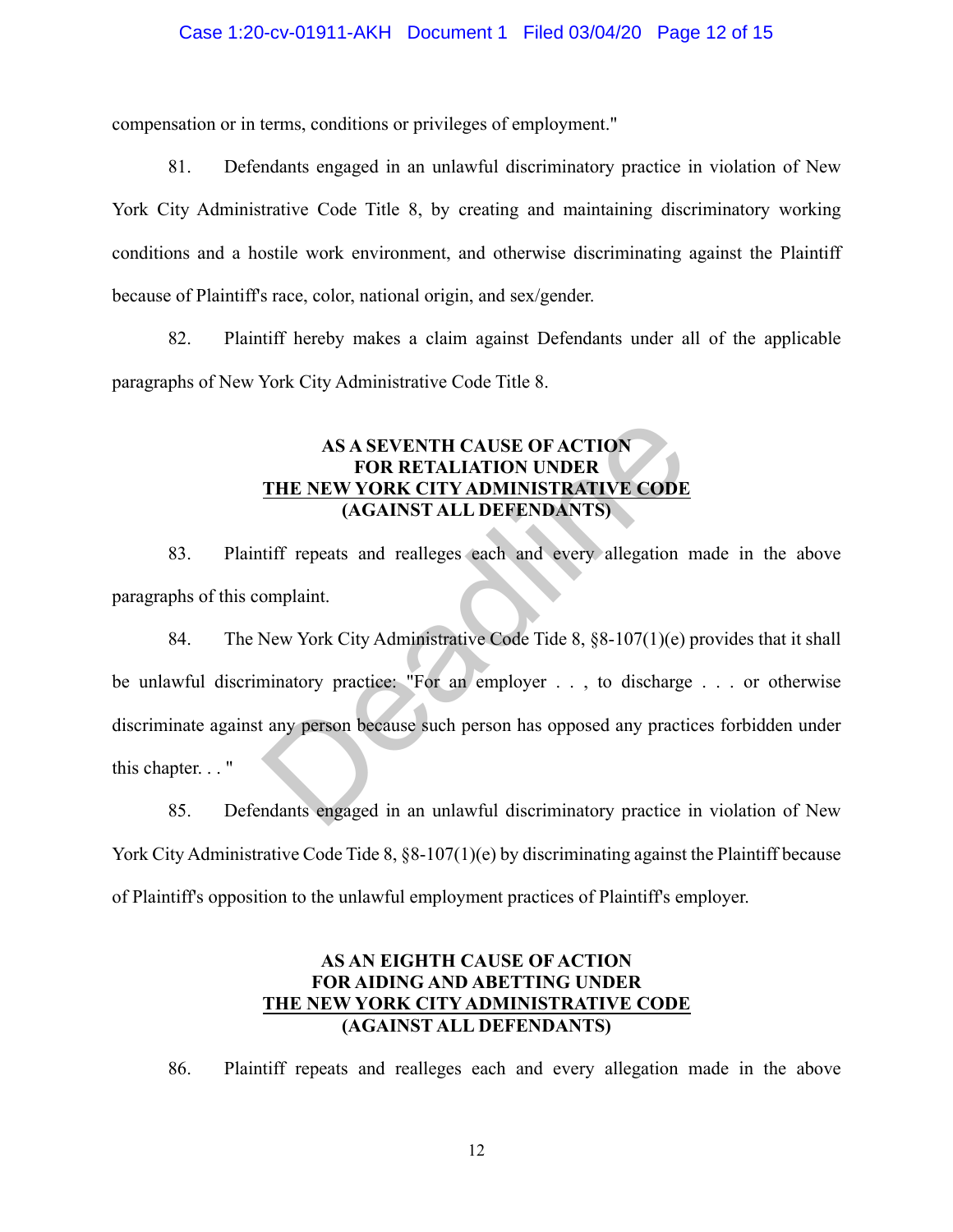paragraphs of this complaint.

87. The New York City Administrative Code Title 8, §8-107(6) provides that it shall be unlawful discriminatory practice: "For any person to aid, abet, incite, compel or coerce the doing of any of the acts forbidden under this chapter, or attempt to do so."

88. Defendants engaged in an unlawful discriminatory practice in violation of New York City Administrative Code Title 8, §8-107(6) by aiding, abetting, inciting, compelling and coercing the above discriminatory, unlawful and retaliatory conduct.

## **AS A NINTH CAUSE OF ACTION FOR DISCRIMINATION UNDER THE NEW YORK CITY ADMINISTRATIVE CODE (AGAINST ALL DEFENDANTS)**

89. Plaintiff repeats and realleges each and every allegation made in the above paragraphs of this complaint.

90. Section 8-107(19), entitled Interference with protected rights provides that "It shall be an unlawful discriminatory practice for any person to coerce, intimidate, threaten or interfere with, or attempt to coerce, intimidate, threaten or interfere with, any person in the exercise or enjoyment of, or on account of his or her having aided or encouraged any other person in the exercise or enjoyment of, any right granted or protected pursuant to this section." AS A NINTH CAUSE OF ACTION<br>
FOR DISCRIMINATION UNDER<br>
THE NEW YORK CITY ADMINISTRATIVE CODE<br>
(AGAINST ALL DEFENDANTS)<br>
tiff repeats and realleges each and every allegation<br>
omplaint.<br>
on 8-107(19), entitled Interference wi

91. Defendants violated the above section as set forth herein.

### **AS A TENTH CAUSE OF ACTION FOR INDIVIDUAL LIABILITY UNDER THE NEW YORK CITY ADMINISTRATIVE CODE (AGAINST ALL DEFENDANTS)**

92. Plaintiff repeats and realleges each and every allegation made in the above paragraphs of this complaint.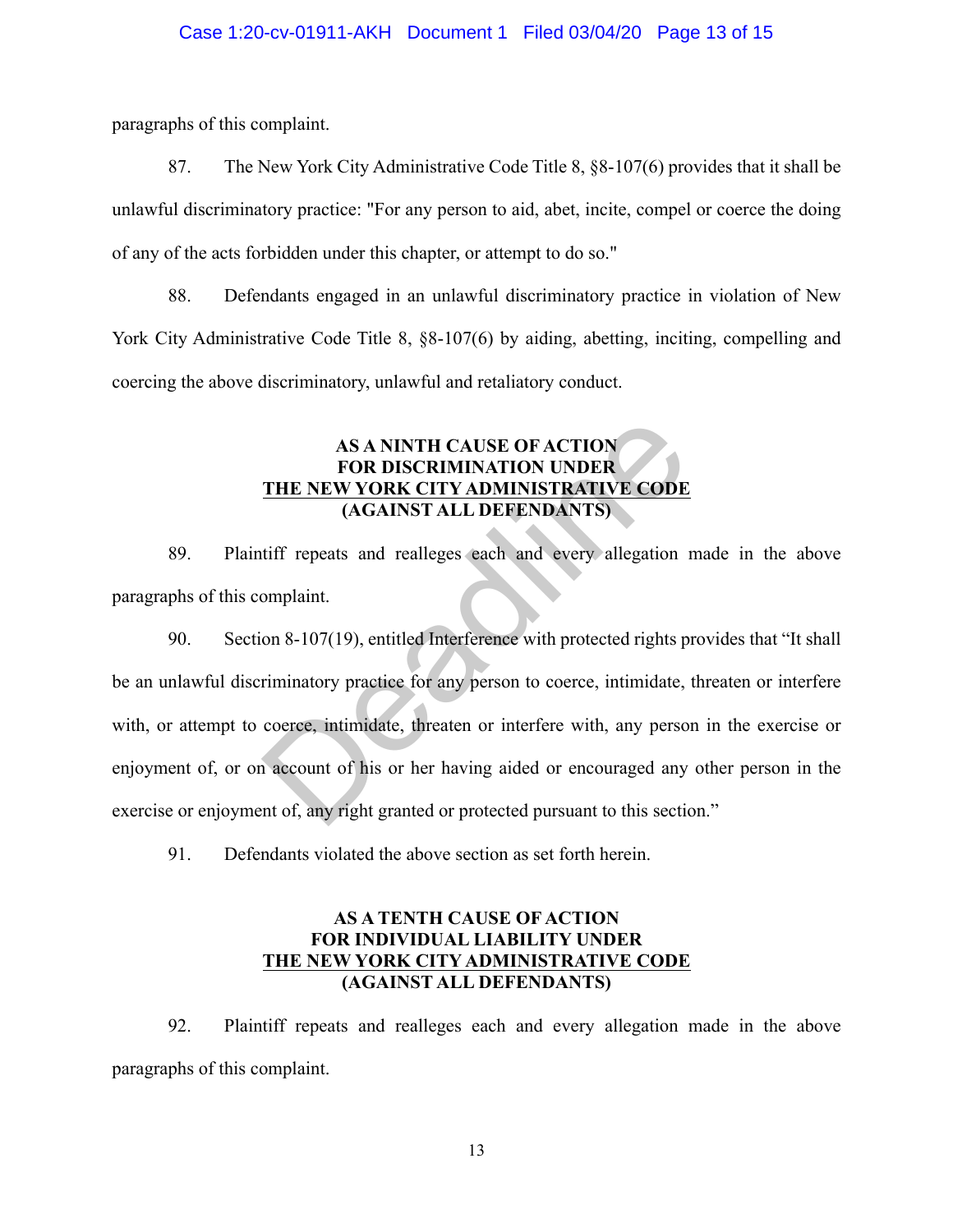#### Case 1:20-cv-01911-AKH Document 1 Filed 03/04/20 Page 14 of 15

93. Section 8-107(13) entitled Employer liability for discriminatory conduct by employee, agent or independent contractor provides "An employer shall be liable for an unlawful discriminatory practice based upon the conduct of an employee or agent which is in violation of any provision of this section other than subdivisions one and two of this section." b. An employer shall be liable for an unlawful discriminatory practice based upon the conduct of an employee or agent which is in violation of subdivision one or two of this section only where: (1) the employee or agent exercised managerial or supervisory responsibility; or (2) the employer knew of the employee's or agent's discriminatory conduct, and acquiesced in such conduct or failed to take immediate and appropriate corrective action; an employer shall be deemed to have knowledge of an employee's or agent's discriminatory conduct where that conduct was known by another employee or agent who exercised managerial or supervisory responsibility; or (3) the employer should have known of the employee's or agent's discriminatory conduct and failed to exercise reasonable diligence to prevent such discriminatory conduct. I's discriminatory conduct, and acquiesced in such conduction<br>opriate corrective action; an employer shall be deemed to<br>gent's discriminatory conduct where that conduct was<br>who exercised managerial or supervisory responsib

94. Defendants violated the above section as set forth herein.

### **JURY DEMAND**

Plaintiff requests a jury trial on all issues to be tried.

**WHEREFORE**, Plaintiff demands judgment against Defendants, jointly and severally, in an amount to be determined at the time of trial plus interest, punitive damages, attorneys' fees, costs, and disbursements of action; and for such other relief as the Court deems just and proper.